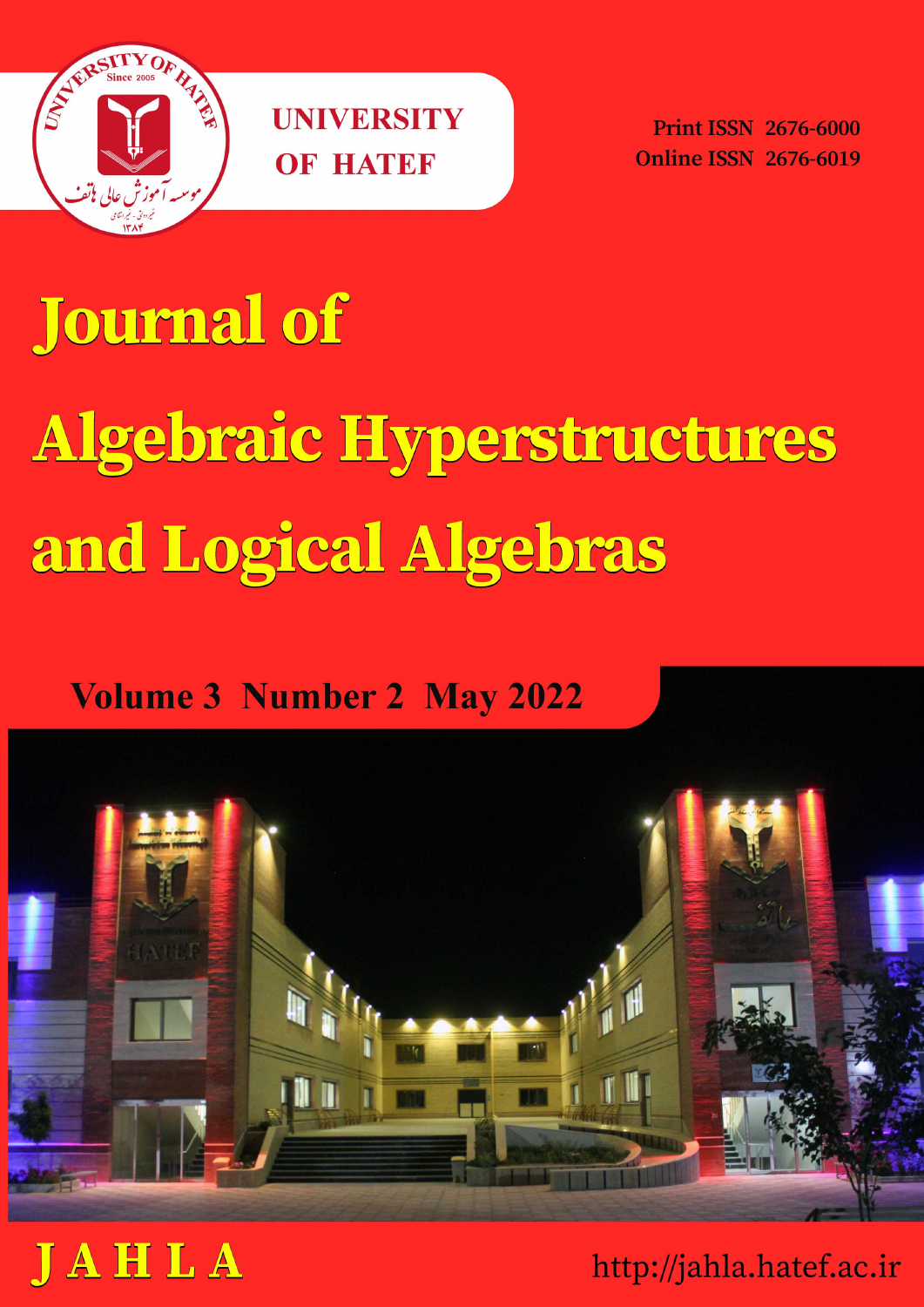#### *JOURNAL OF ALGEBRAIC HYPERSTRUCTURES AND LOGICAL ALGEBRAS*

#### **EDITOR-IN-CHIEF**

**R. A. Borzooei**, *Shahid Beheshti University, Tehran, Iran* **M. M. Zahedi,** Graduate University of Advanced Technology*, Kerman, Iran*

#### **MANAGING EDITOR**

**M. M. Zahedi,** Graduate University of Advanced Technology*, Kerman, Iran*

#### **EDITORIAL BOARD**

| A. Borumand Saeid, Kerman, Iran          | S. Hoskova Mayerova, Brno Czech<br>Republic |
|------------------------------------------|---------------------------------------------|
| R. A. Borzooei, Tehran, Iran             | Y. B. Jun, Jinju, Korea                     |
| <b>P. Corsini,</b> Udine, Italy          | <b>H. Sik Kim, Seoul, Korea</b>             |
| <b>I. Cristea, Nova Gorica, Slovenia</b> | V. Leoreanu Fotea, Romania                  |
| <b>B. Davyaz, Yazd, Iran</b>             | <b>M. Mashinchi,</b> Zahedan, Iran          |
| A. Di Nola, Salerno, Italy               | J. Mordeson, Omaha, USA                     |
| <b>M. De Salvo, Messina, Italy</b>       | G. R. Rezaei, Zahedan, Iran                 |
| A. Dvurecenskij, Slovakia                | E. Turunen, Tampere, Finland                |
| M. Ebrahimi, Tehran, Iran                | T. Vougiouklis, Komotini, Greece            |
| E. Eslami, Zahedan, Iran                 | X. L. Xin, Xian, China                      |
| A. Golchin, Zahedan, Iran                | M. M. Zahedi, Kerman, Iran                  |

#### **About Journal**

Journal of Algebraic Hyperstructures and Logical Algebras (JAHLA) is an international semiannual journal published by University of Hatef and supported by the International Algebraic Hyperstructures Association and Iranian Fuzzy System Society*.* This journal publishes original high quality research papers and invited research and survey articles mainly in two subjects, Logical Algebras and Algebraic Hyperstructures. JAHLA is an international open access journal. There is no publication charge**.** JAHLA publishes 4 issues in each year.

> **Journal Address** *Journal of Algebraic Hyperstructures and Logical Algebras*

> > University of Hatef, P.O. Box 98135-987 Zahedan, Iran.

> > > Tel & Fax: +98-54-33294457

E-mail: [jahla@hatef.ac.ir](mailto:jahla@hatef.ac.ir) Homepage: http://jahla.hatef.ac.ir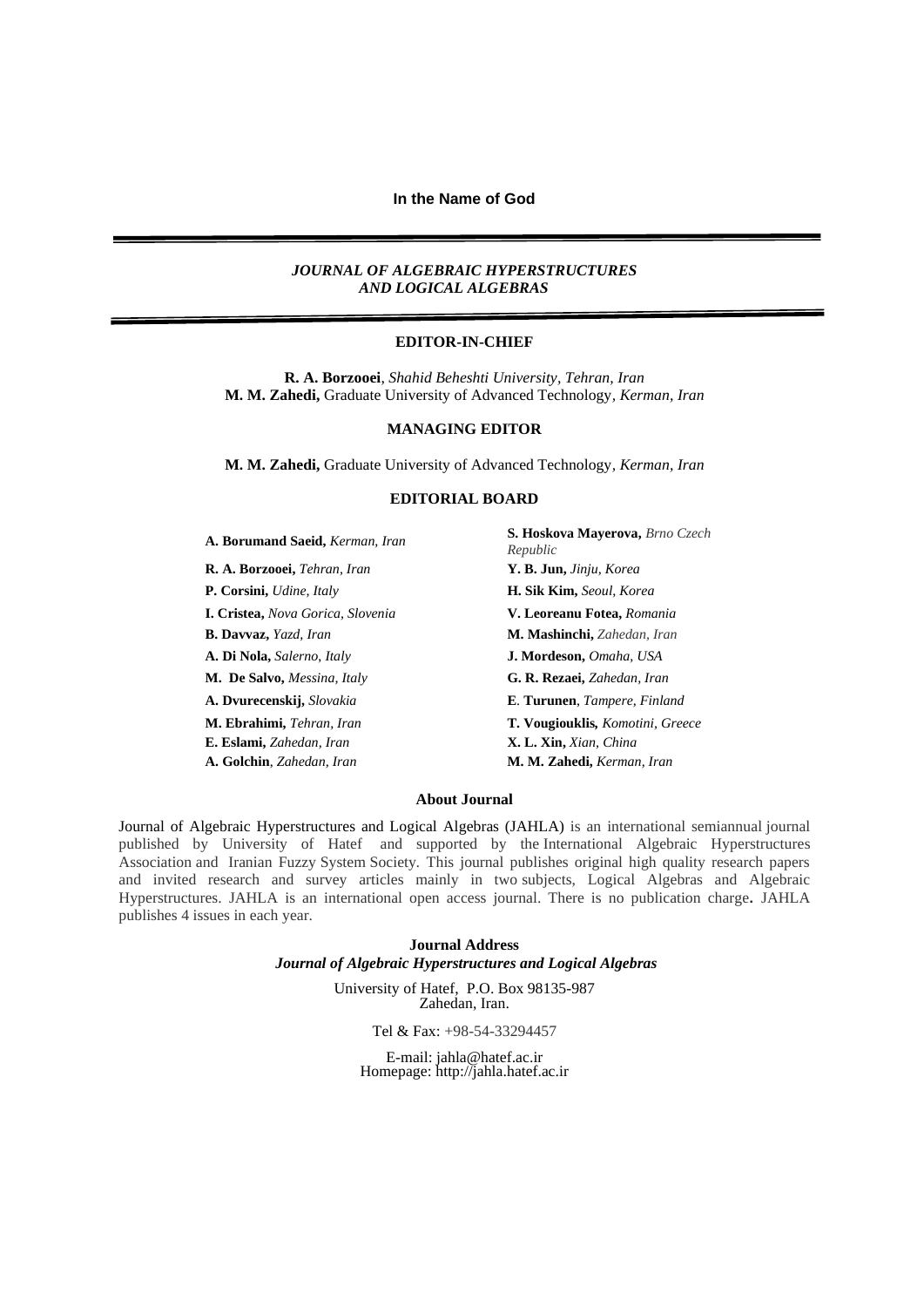# **JOURNAL OF ALGEBRAIG ENPERSTRUCTURE** AND LOCICAL ALGEBRAS

**Volume 3 Number 2 May 2022**



**University of Hatef Zahedan, Iran.**

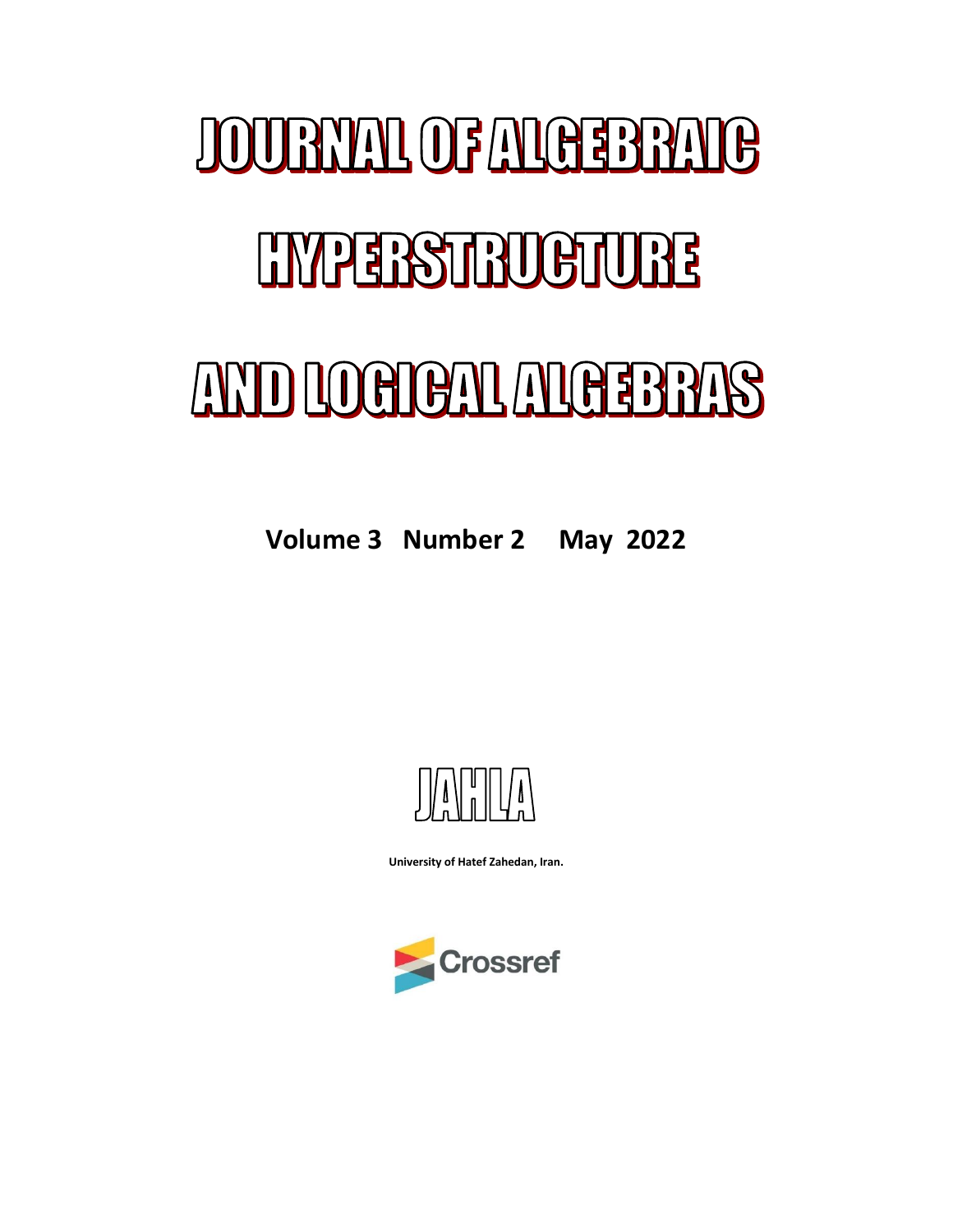#### *JOURNAL OF ALGEBRAIC HYPERSTRUCTURES AND LOGICAL ALGEBRAS*

#### **Aims and Scope**

The three-monthly Journal of Algebrac Hyperstructures and Logical Algebras (JAHLA) aims to provide an international forum for refereed original research works in the theory and applications of logical algebras and algebraic hyperstructures in the areas of foundations and pure mathematics. Manuscripts submitted to the JAHLA must be original unpublished works and should not be in consideration for

publication elsewhere.

#### **Instructions to Authors**

The language of the journal is English. All accepted papers should also be prepared in AMS-TeX or LaTeX style and should be typed according to the style given in the journal homepage: [http://jahla.hatef.ac.ir.](http://ijfs.usb.ac.ir/)

#### **Submission of Manuscripts**

Manuscripts submitted for publication should be sent electronically to this URL address: [http://jahla.hatef.ac.ir](http://ijfs.usb.ac.ir/) in pdf format.

#### **Proofs and Reprints**

Page proofs will be sent to the corresponding author to be checked for type setting and editing. There are no page charges and authors will receive only complimentary electronic reprint file.

#### **Proposing Special Issue**

If you are interested in proposing a special issue, please contact the editor-in-chief at: borzooei@hatef.ac.ir

**Journal Address** *Journal of Algebraic Hyperstructures and Logical Algebras* **University of Hatef, P.O. Box 98135-987 Zahedan, Iran.**

> **Tel & Fax: +98-54-33294457 E-mail: [jahla@hatef.ac.ir](mailto:jahla@hatef.ac.ir) Homepage: http://jahla.hatef.ac.ir**

#### **Print ISSN: 2676-6000 Online ISSN: 2676-6019**

*Published by Hatef Marefat Publisher, approved by the Ministry of Science, Research and Technology of Iran, supported by the International Algebraic Hyperstructures Association and Iranian Fuzzy System Society*